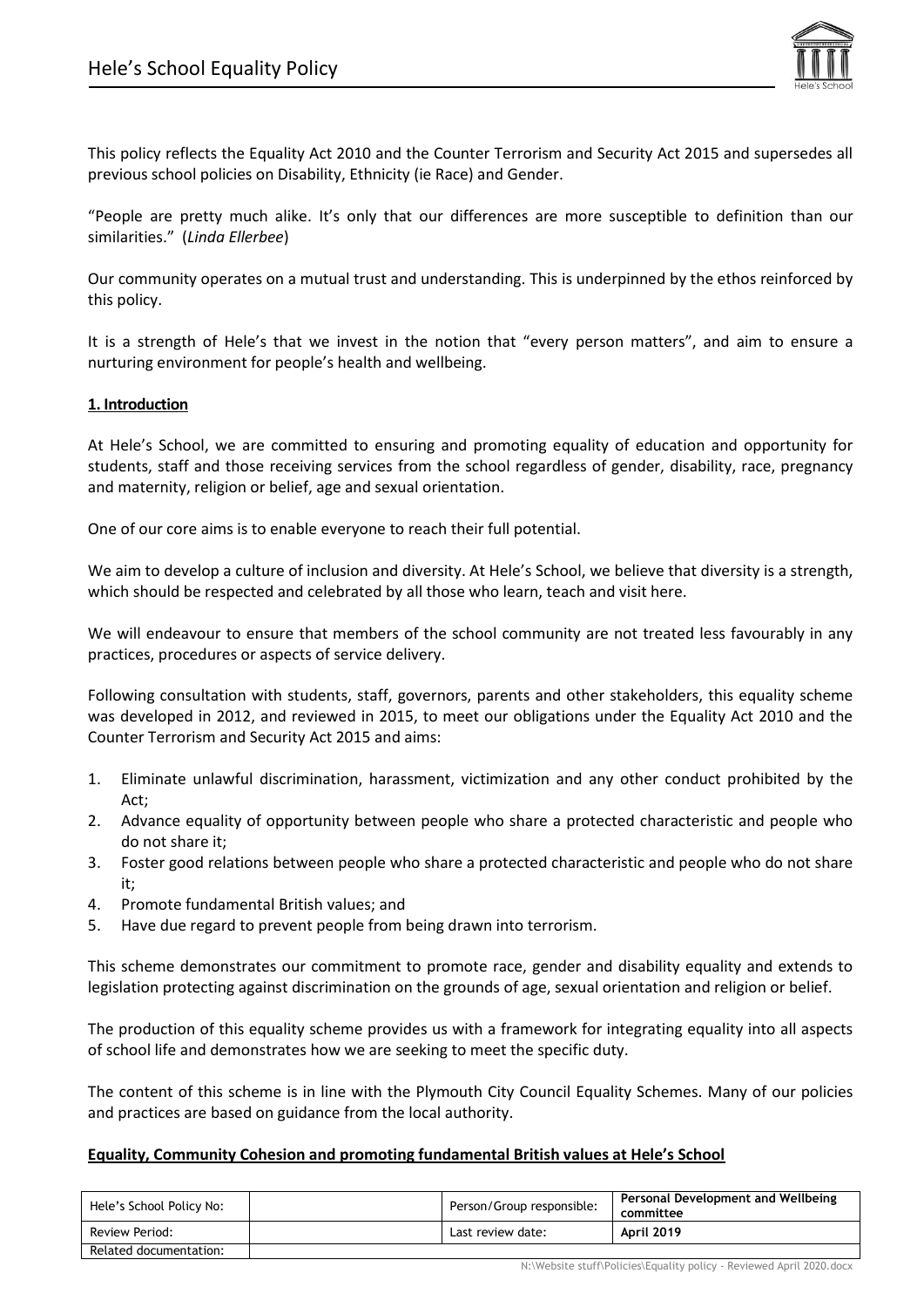

| Hele's School Policy No: | Person/Group responsible: | Personal Development and Wellbeing<br>committee |
|--------------------------|---------------------------|-------------------------------------------------|
| Review Period:           | Last review date:         | April 2019                                      |
| Related documentation:   |                           |                                                 |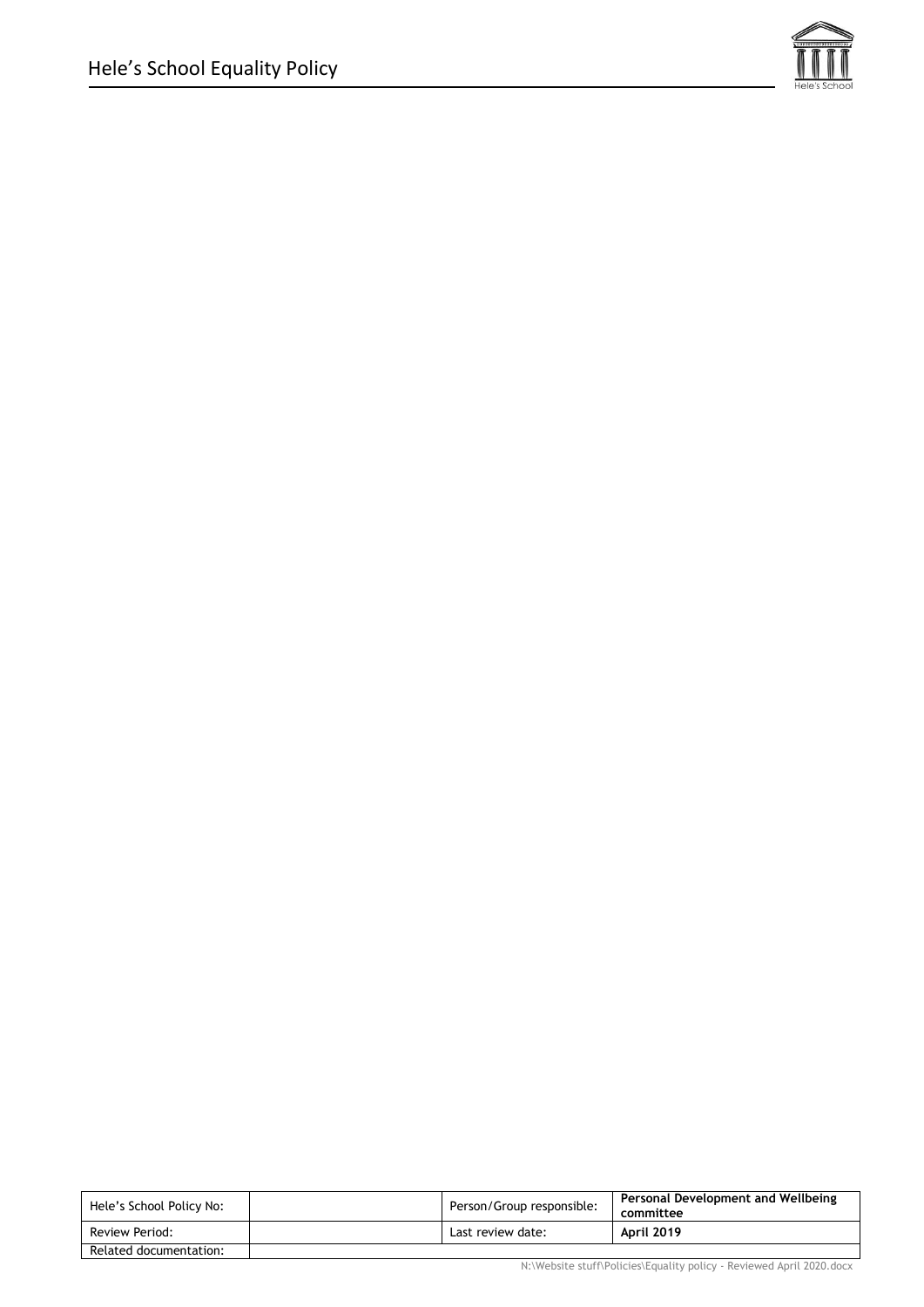

When we talk about community we mean the following groups:

Our school community – the students, parents, carers and families, our staff, governors and community users of our facilities and services.

The community within which our school is located – our immediate neighbourhood but also our city and the distinctive features of Plymouth…the sea, the moors, the docks, the Armed Forces.

The UK community The global community

Our focus on community cohesion work is about promoting cohesions across different groups within our community: socio-economic groups, religious or non-religious, different cultural and ethnic groups. We are responsible for helping to equip students to live and thrive alongside people from many different backgrounds. Our main contributions to community cohesion can be classified in three areas:

- 1. Teaching, learning and the curriculum: using the curriculum to value diversity whilst also promoting shared values
- 2. Equality and excellence: ensuring high standards for all and tackling under performance by any particular group
- 3. Engagement and extended services: engaging with other schools, parents and the community, as well as local authorities and other partners in developing extended services

# **Teaching, learning and curriculum.**

At Hele's School we have a sharp focus on maintaining high standards of learning and teaching which is embedded within a relevant and high quality curriculum. Opportunities for discussing issues of identity and diversity are evident across the curriculum. We will ensure that our students:

- Recognize diversity across the school and within the wider community and take opportunities to celebrate and value difference as appropriate.
- Understand the idea of shared values and what that means to us as individuals.
- Have an understanding of the need to defend the human rights of all individuals.
- Participate, through their own choices, in all that the school and wider community has to offer

| Hele's School Policy No: | Person/Group responsible: | Personal Development and Wellbeing<br>committee |
|--------------------------|---------------------------|-------------------------------------------------|
| Review Period:           | Last review date:         | April 2019                                      |
| Related documentation:   |                           |                                                 |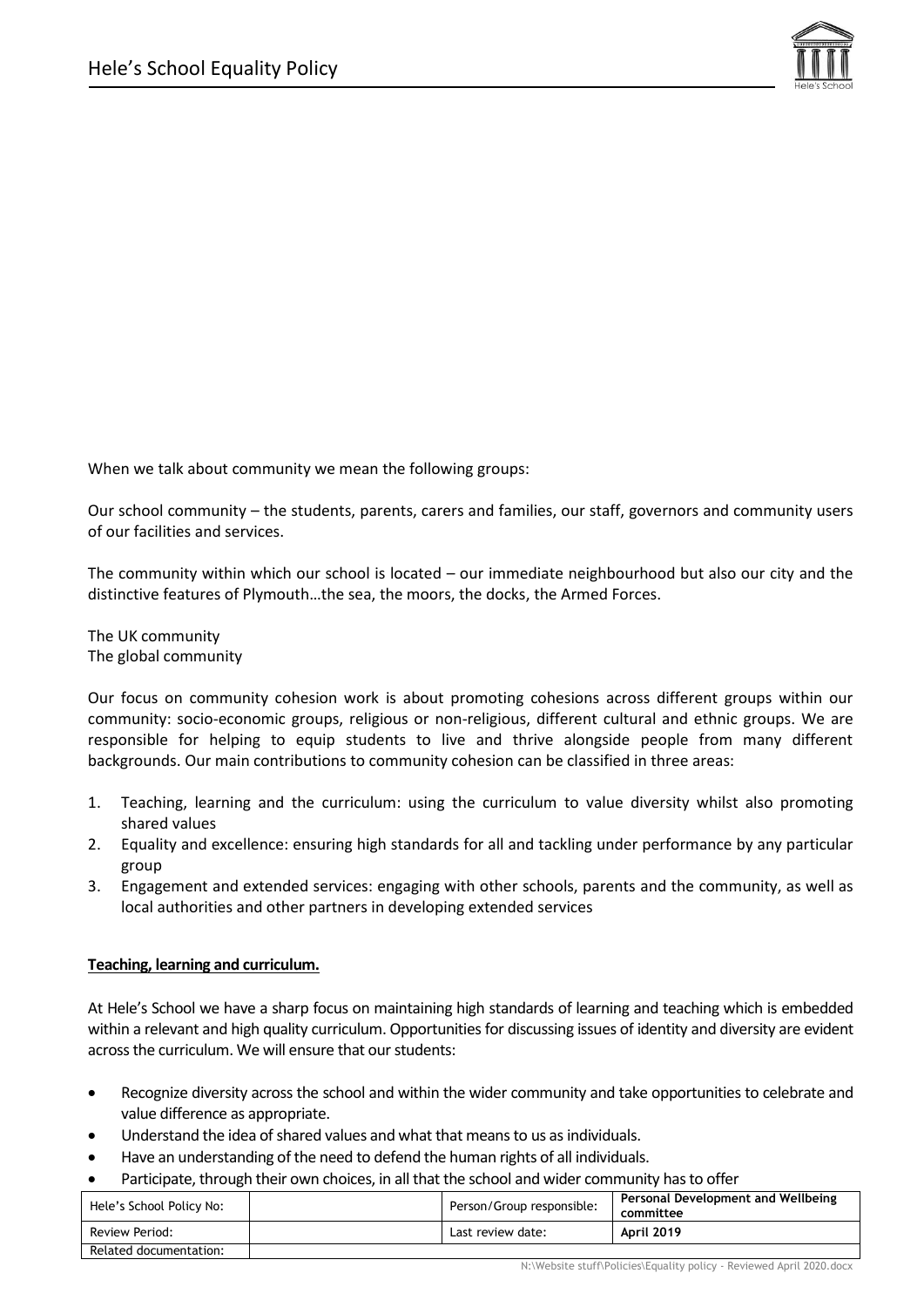

- Engage in lessons across the curriculum that promote common values and help them to value differences and to challenge prejudice and stereotyping.
- Have a greater understanding of community and diversity through enrichment activities and visits.
- Have an effective voice and involvement in the governance and organization of our school in a way that teaches them to participate in and make a difference in school, in their local community and beyond.

# **Equity and Excellence**

As stated in our aims, we believe in full inclusion of all members of society in a fair and equal way in order to bring out the best in each and every child. We will ensure that students and staff:

- Are treated fairly and equally and given equal opportunities in all that the school has to offer.
- Work towards removing any barriers against access and participation in all that the school has to offer, both during curriculum time as well as during extended schools activities.
- Identify at the earliest possible opportunity any areas of concern which need to be dealt with as part of our community cohesion approach.
- Work together to eliminate any variations of expectation for any groups or individuals.

## **Engagement and Extended Services**

Hele's School students take an active part within the community from local to global. We aim to progress this action further to the benefit of the students themselves as well as the wider community. We will therefore:

- Provide opportunities for our students and their families to interact with people from different backgrounds, enabling the building of positive relationships between all community members.
- Sustain our existing links with other schools and different communities both locally as well as nationally and internationally and seek opportunities for branching out further.
- Provide signposting to the wide variety of extended services on offer in the school and elsewhere.

Following consultation with a range of stakeholders, much good practice was identified. Students, staff and parents identified the following as positive aspects of our practice:

- Support and care for students
- A wide and balanced curriculum which suits the needs of learners
- High standards of education and behaviour
- An effective anti-bullying policy

Ongoing communication and consultation related to the action plan will take place through Governors, School Forum, Parental Communications Group, staff meetings and the school newsletter.

### Impact Assessments

The Equality Strategy Group at Hele's School monitors policies and functions and recommends priorities, to the Senior Leadership Team and Governing Body, to ensure that all policies, strategies and services are impact assessed.

| Hele's School Policy No: | Person/Group responsible: | <b>Personal Development and Wellbeing</b><br>committee |
|--------------------------|---------------------------|--------------------------------------------------------|
| Review Period:           | Last review date:         | April 2019                                             |
| Related documentation:   |                           |                                                        |